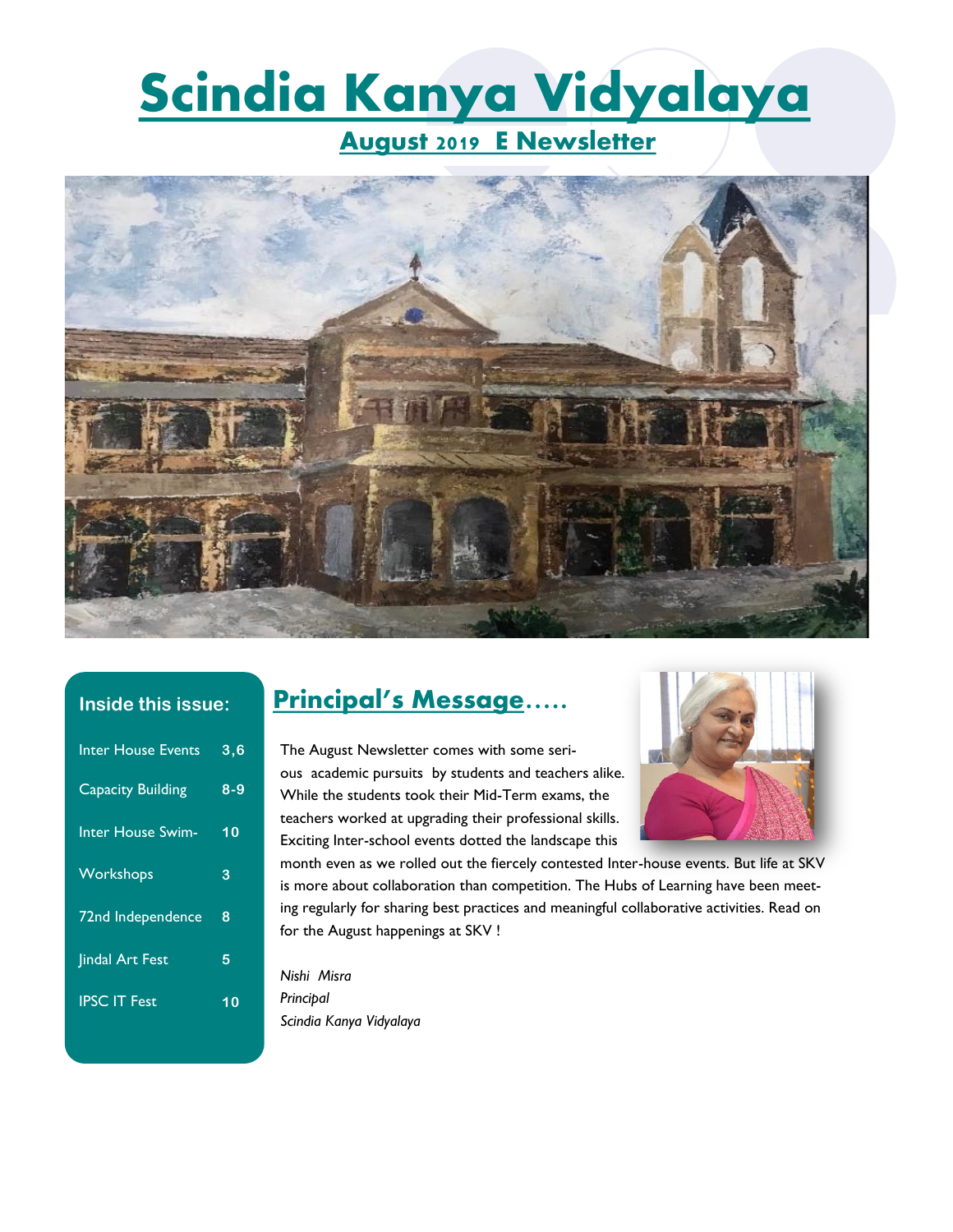# **[College Fair](http://www.skvgwalior.org/news-coverage2019.php#collapse-3)**

We, at SKV, actively keep students aware of the vast opportunities that await them for higher education. The college fair held on the 1st of August added to this initiative, where representative from 22 reputed colleges and universities, national and international, briefed students about the courses

offered, the specialities of their institutes, how to apply for admissions, as well as the various scholarship programmes. Among the renowned institutes were The Gurukul School of Design, The Ashoka University, Student-In-UK, Essex University, Queen Mary London, University of Nottingham and Jindal Law University.



#### **[Tug of War Competition](http://www.skvgwalior.org/news-coverage2019.php#collapse-3)**

The collective strength of student body were put to test on the 2nd of August in the friendly Tug of war Competition. Eight participants from each house put in all their strength to tug on the rope, followed by the very interesting match between the students and their sports coaches. The

school saw this fun and healthy competition and supported by the hearty laughter and cheers of the audience, after which the Principal ma'am distributed the prizes to the respective winners. The fierce rivalry was tinged with humour and laughter especially during the staff vs. students' round.



## **[Talk by Mr. Manoj Dawrani](http://www.skvgwalior.org/news-coverage2019.php#collapse-3)**

On the 3rd of August, we were visited by Mr. Manoj Dawrani along with other representatives from the Career Launcher, Gwalior, to brief the students about the coaching programmes beginning at SKV. The Career Launcher is one of Asia's leading educational services, led by IIT-IIM alumni passionate about

education. They enlightened the students of classes 10th and 11th about the significance of proper guidance and coaching's, the courses suitable for their career aspirations, and the CLAT, SAT and Management Coaching's that will be conducted in our school.

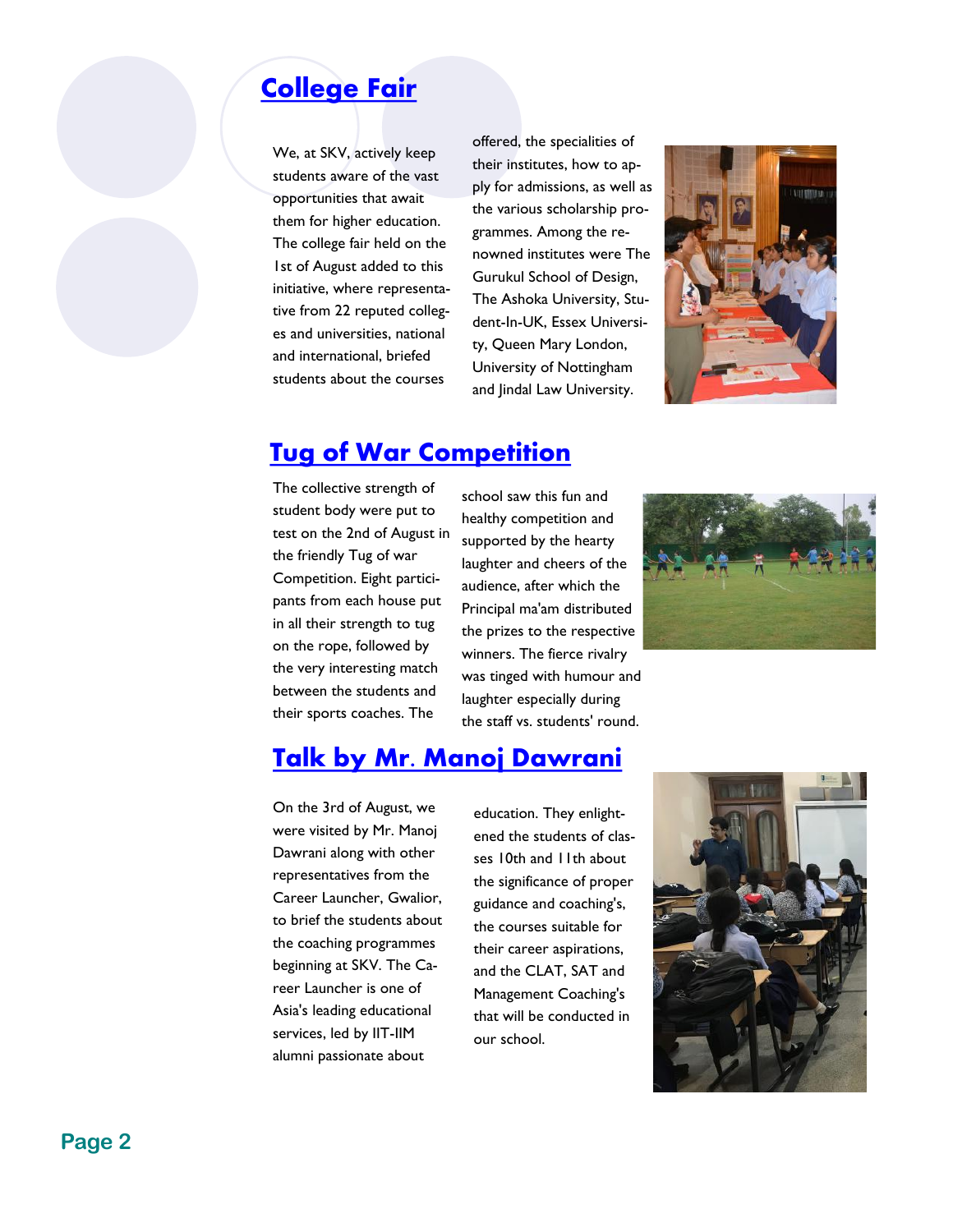# **[Talk by Major Sonam Bakshi](http://www.skvgwalior.org/news-coverage2019.php#collapse-3)**

SKV believes that educating the students is a collaborative effort carried by both the parents and the school. Major Sonam Bakshi, a member of the parent body, visited us on August 4, and shared her proud and inspirational experiences and learnings serving the Indian Army, and her journey from being an army officer to working in the corporate sector. She also enlightened the students about summiting Mount Kilimanjaro, Tanzania, and briefed them about the do's and don'ts of the trip.



# **[Inter-House Patriotic Song](http://www.skvgwalior.org/news-coverage2019.php#collapse-3)  [Competition](http://www.skvgwalior.org/news-coverage2019.php#collapse-3)**

The annual Inter-House patriotic song competition was held on the 5th of August 2019. All the four houses provided stirring melodies dedicated to our nation, and gracefully performed them with great aplomb and dedication.



#### **[Inter house Flash/Power Point](http://www.skvgwalior.org/news-coverage2019.php#collapse-3)  [Presentation Competition](http://www.skvgwalior.org/news-coverage2019.php#collapse-3)**

The inter-house Flash/ PowerPoint competition took place on August 5, where 2 girls from each house participated. They worked on PowerPoint 2016 and 2019 softwares, and created a 3-4 minute presentation on the topic 'Go Green'.



#### **[Inter-house English Turncoat Debate Competition](http://www.skvgwalior.org/news-coverage2019.php#collapse-3)**

Even turning sides becomes a skill when it comes to the inter-house English turncoat debate competition. The event, held on August 5, was conducted in the block-andtackle form of debate, where the participants frequently spoke on topics like elections, women leaders and followers, privatisation, celebrities as role models, reservation, examination and artificial intelligence and then spontaneously turn sides and contradicted their own facts.

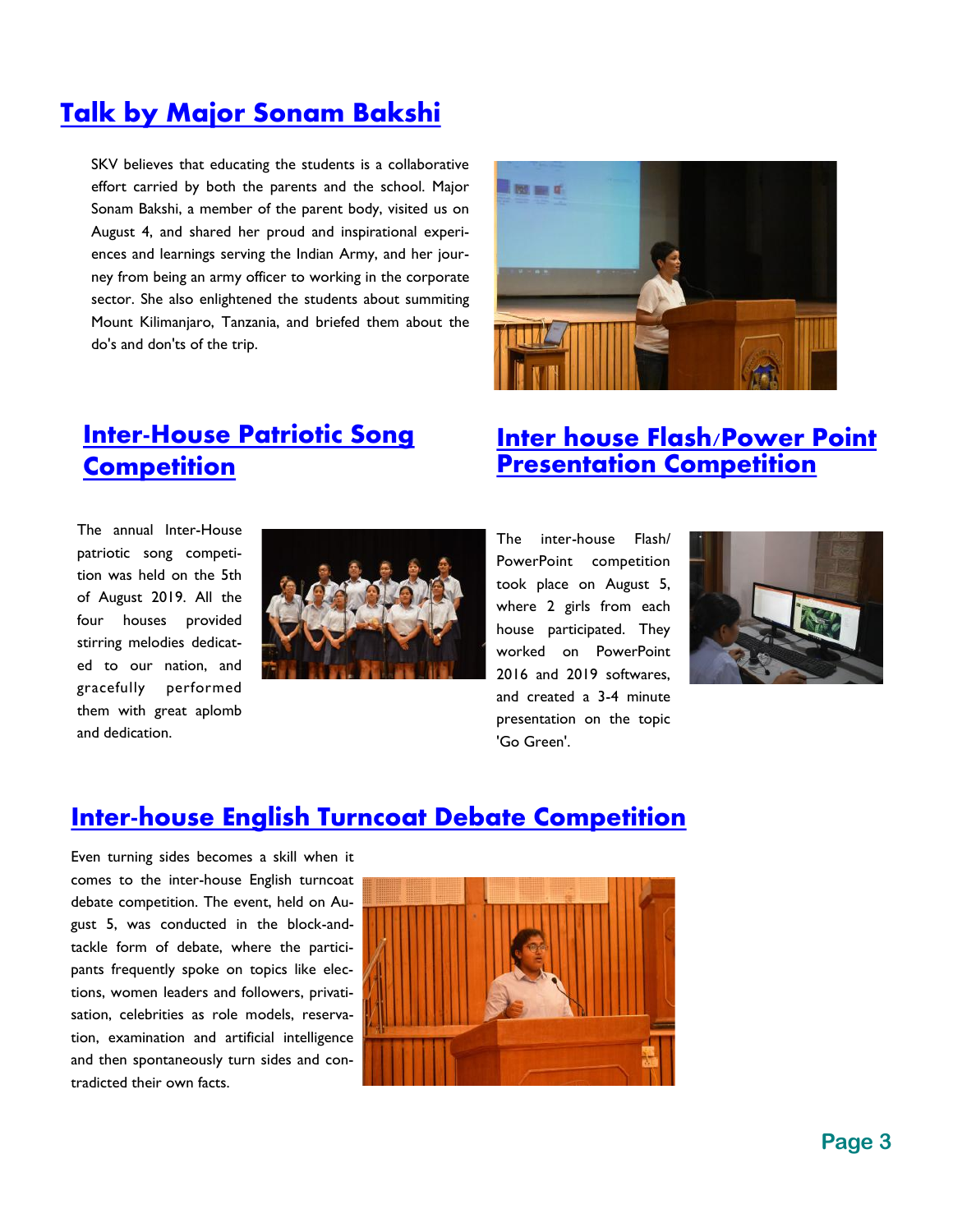# **[IPSC volleyball Competition](http://www.skvgwalior.org/news-coverage2019.php#collapse-3)**

Educational primarily means mental and physical growth, and the sport of volleyball provides the perfect example for this. It not only checks the physical strength of a player but also the mental acumen. 12 of our girls participated in IPSC volleyball organised by the Emerald Heights School, Indore from 5th of August to 8th of August 2019. The girls were exposed to a lot of competition in the matches and learn new skills and tactics.



# **SKV bid farewell to Georgene**

SKV bid farewell to Georgene our cheerful exchange student from the Rodean School, South Africa. She excelled in everything she participated in and managed to participate in everything that she possibly could ! SKV misses you already Georgene, come back sometime soon!

## **[Tech-nech IT Fest 2019](http://www.skvgwalior.org/news-coverage2019.php#collapse-3)**

Jaipur, home to some of the most tal Cartooning, Quizee Bee beautiful monuments and forts in Buzz and Rights Camera India, played host to our tech-kids Action-Movie Making were in the 'Tech-nech IT Fest 2019' among the various competihead at Maharani Gayatri Devi tions, all based on the inno-Girls' School on 6th-7th August vative theme of- 'Lead the 2019. The fest, spread across Change'. Despite being in-2days, consisting of six events terrupted by rain, the parwhere our girls participated. The ticipants beautifully cap-Digital Ocean, Multimedia Presen- tured sights at the campus tation, Computer Whiz Kid, Digi- of MGD in the movie-



making competition. The unique ideas of SKVinas gained appreciation from various judges time and again. The fest ended with a dinner with the Principal, where the games and fun activities added just the right amount of laughter and delight to this enriching event in the Pink City.

# **[Negotium Agon](http://www.skvgwalior.org/news-coverage2019.php#collapse-3) at [Wynberg Allen School,](http://www.skvgwalior.org/news-coverage2019.php#)**

The 6th Edition of the 'Negotium Agon' was held at the Wynberg Allen School, Mussoorie, wherein five young business women from our grade XII participated. 27th of July marked the beginning of the event. The enriching activities included the Business quiz, Veiling, which was the Auction round, Vine video making, Creation Ae Logo, which includ-

tition was set aside by the Uttarakhand. ed logo designing and tagline making and Annuncio, the enactment round. Ishita Bansal also brought laurels to the school by winning the Outstanding Performance Award in the Vine video round. The spirit of compefeeling of mutual coordination and oneness among the



participants of all the schools in the beautiful heartland of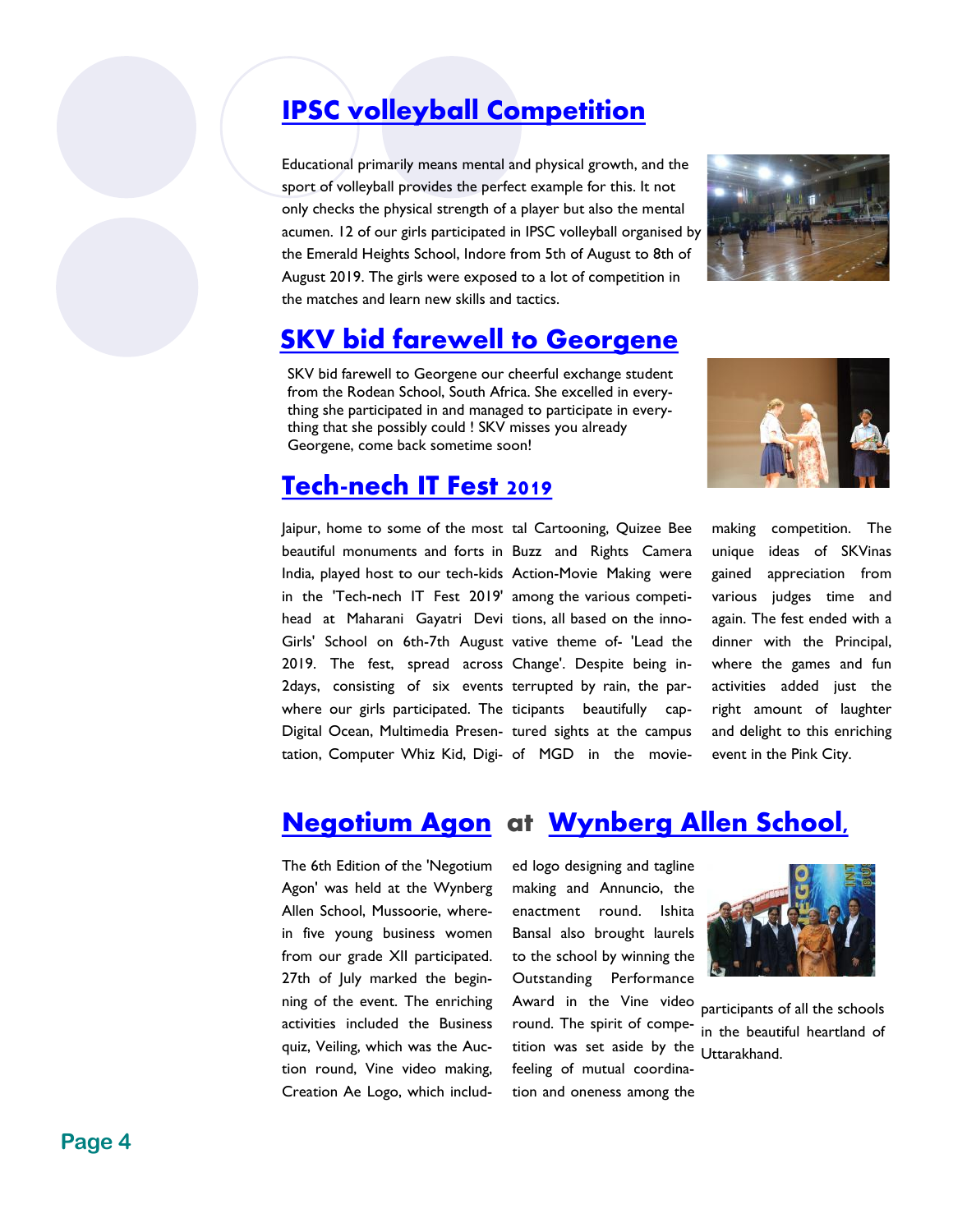# **[Jindal Art Fest](http://www.skvgwalior.org/news-coverage2019.php#collapse-3) VDJS , Hissar**

The Jindal Art Fest has become a part of the Annual Calendar over the years. This year, the event took place in the course of 2 days. With the ice-breaking session, 13 schools came together for the love of art. The fest is known for the very innovative competitions it conducts. Our girls earned the 2nd position in Folk dance, Sculpture making, and Table-runner embroidery. They gracefully presented a Rajasthani folk dance and sculpted the overwhelming emotions of a cheerful grandfather embracing his granddaughter. They also earned 3rd positions in Mehndi designing and fireless cooking. They decorated the hands of models with bridal designs and

# **[Movie 'Super 30'](http://www.skvgwalior.org/news-coverage2019.php#collapse-3)**

The entire student body accompanied by teachers attended the screening of the movie



'Super 30'. The movie infused a sense of responsibility and empathy in our students, motivating them to work harder and make optimum use of opportunities.

## **[Hindi Workshop](http://www.skvgwalior.org/news-coverage2019.php#collapse-3)**

The teacher at SKV strongly believe that learning is a life-long process. Carrying this forth 'मानक वर्तनी' a workshop for the faculty of the Indian Languages department, was organised on August 8. Dr Rajrani Sharma, Head of Department Hindi at KRG College, Gwalior, very effectively conducted the session. She thoroughly explained the concepts of रस ,वर्तनी ,वर्त ववन्यास , वाक्य ,उच्चारर् स्थान वाच्य and added

situational examples from our routine life-

assembled curd nutty rolls. They also a consolation prize in Rangoli making.





#### **[Hub of Learning](http://www.skvgwalior.org/news-coverage2019.php#collapse-3)**

The initiative of 'Hub of Learning' emphasized on empowering women in a workshop held on August 7. Students and teachers from four schools from



across Gwalior participated. The importance of menstrual hygiene and starting up business plan units to make sanitary napkins were discussed in depth. All students made sanitary napkins under our project 'Sankalp'. The event proved yet again that as the 'Charkha' was to Gandhiji, so is 'Sankalp' to SKV.

styles to illustrate her presentation and make rele-

vant to us. Her PowerPoint Presentation also focused on the commonly occurring grammatical errors. Literary concepts were discussed in detail. The teachers of SKV then shared self-composed



poems with each other, bringing the workshop to a close. Besides being enjoyable for all who attended, the participants learned that teaching and learning can be both fun and enlightening.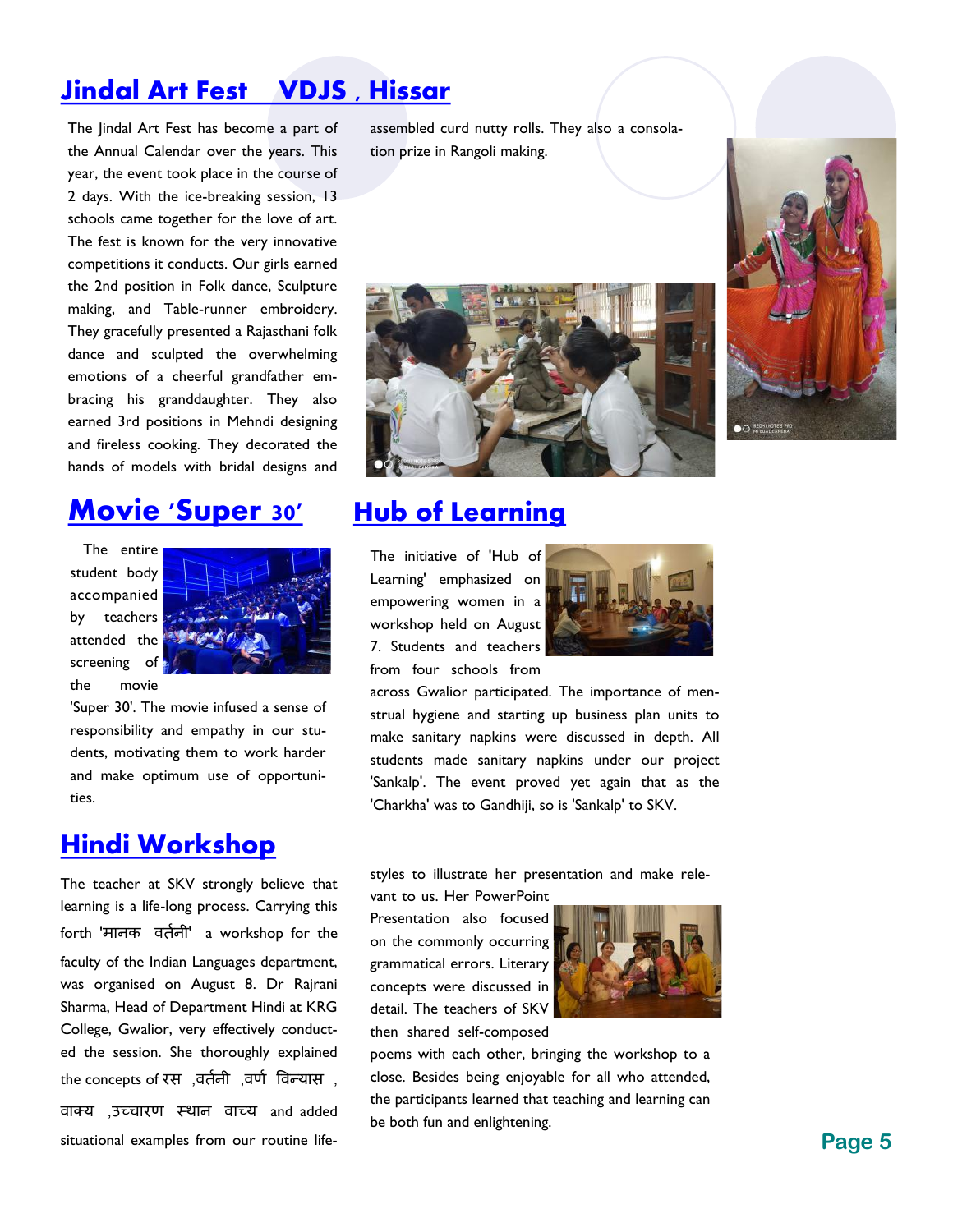# **[Yoga](http://www.skvgwalior.org/news-coverage2019.php#collapse-3)**

Since ancient times, Yoga has been a prominent feature of Indian Culture. It comprises a set of practices of the physical, mental and spiritual well-being. The practicians of Yoga strongly believe in the oneness of the individual with his/her spirit. Yet another activity to preserve Indian culture at SKV is yoga. 16 girls of yoga participated in Yoga Districts which was organised at the Radiant School, Gwalior on 8th and 9th August 2019. Gauravi Yadav and Pratha Agrawal bagged the 2nd and the 3rd position respectively in the under 17 individuals category. The participants also brought 5 gold medals in the under 17 team



category. They now aim to spread further awareness about the importance of Yoga in today's Era, and how physical, mental and spiritual wellness has become of utmost importance.

## **Entertainment Night - Madhavi House**

Despite their tiring and jam-packed routine, SKVians always manage find time to entertain the whole school. The collective talents of Madhavi House was well on display on August 10th, 2019, when they added the right mixture of dance, music, and laughter to brighten up the weekend with their

mini-awards show. The witty dialogues,

the foot-tapping songs, the energetic dances, the rapid-fire rounds and, most importantly, the ad vertis em ent breaks, created a

entertainment night. With an eye on vivacious and sparkling extravaganza that was enjoyed by Bollywood, the performance featured a all.

#### **[Workshop on Astronomy](http://www.skvgwalior.org/news-coverage2019.php#collapse-3)**

On August 11, the Scientific Development and Research Organisation conducted an extremely innovative workshop on astronomy at SKV. It was based on a very new and unique concept and was very activity focused. The workshop was attended by classes Vl-lX who were taught how to use simple materials like paper and sticks to create aircraft. The students enjoyed assembling the elastic-powered flying objects by themselves. They had fun while improving their skills in understanding trajectory.

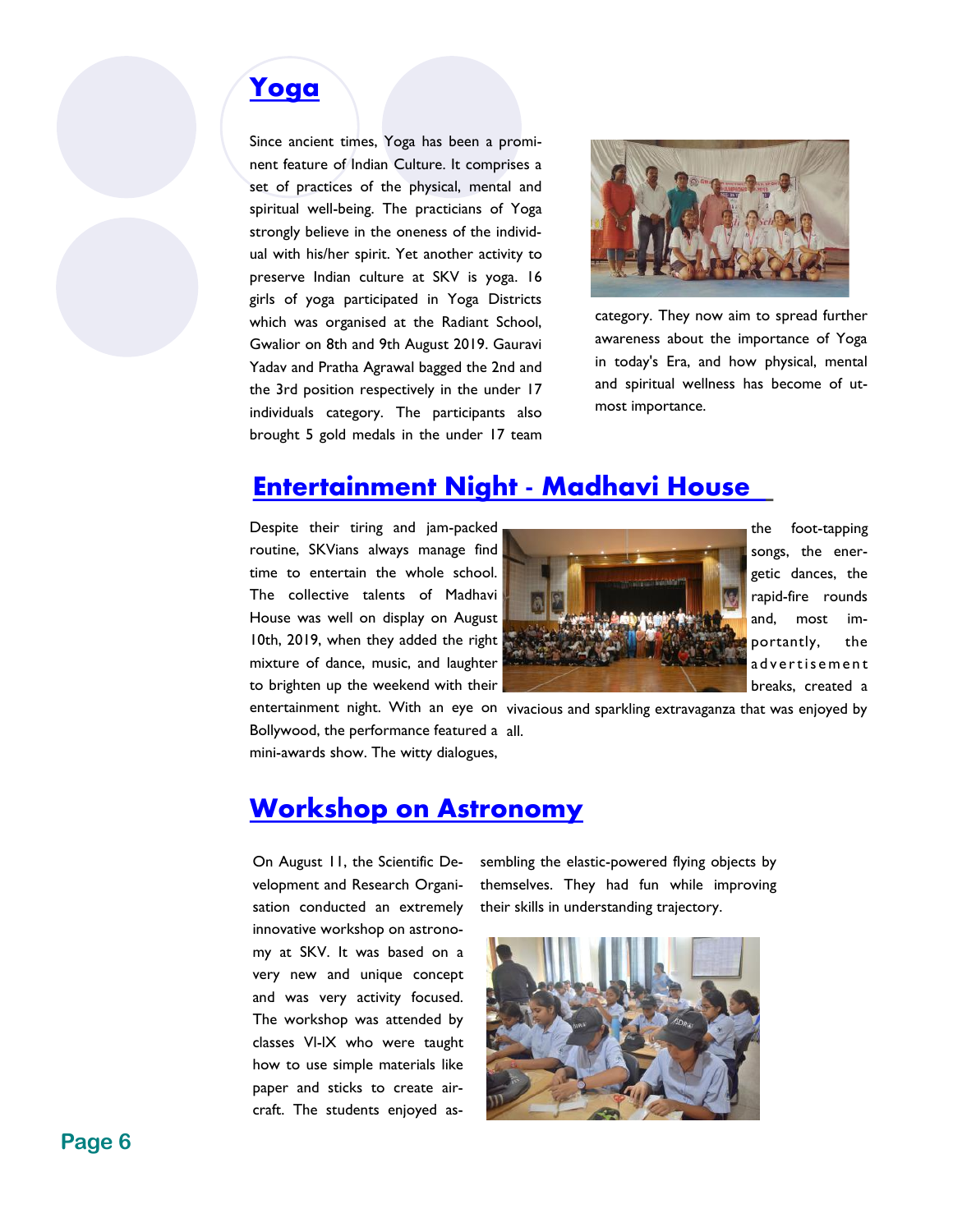#### **[Play "Kaise Karenge"](http://www.skvgwalior.org/news-coverage2019.php#collapse-3)**

Out Of The Box Productions presented the play "Kaise Karenge" in the school auditorium on 11th August 2019. It featured veteran actors Abhishek Patnaik, Darsheel Safari and Prakash Gupta and was directed by Suketu Shah. It was an entertaining play with a serious message that delves into the problems faced by individuals suffering from Dissociative Identity Disorder and those who love and look after them. It brought about awareness into what is inappropriately termed as "madness" but in fact is quite the contrary. The play shows that those faced with this challenge

have hidden depths and can be sensitive and talented souls. The play featured an ensemble cast, with the characterizations depicted from within and effectively brought to life with the right blend of histrionics and psychology. During an interactive session the audience was surprised to learn about the long and rigorous practices the cast undertook, and also how the concept of the theme evolved from mundane experiences to eventually take the form of the powerful drama that was witnessed. The production was impeccable and the



audience was led through a roller coaster of emotions ranging from humour to empathy and love. The curtain went down to a thunderous round of applause.

#### **[Inter-House Taal Vaadya Kachchari Competition](http://www.skvgwalior.org/news-coverage2019.php#collapse-3)**

Among the many innovative activities introduced frequently at SKV, we witnessed the first Inter-House Taal Vaadya Kachchari competition on August 12, 2019. The event was a beautiful combination of tabla, congo and kahon instruments. Our musicians from four houses gracefully began their performances by Tihaye



and Kayda followed by solo performances of Kahon and congo. They summed it up with powerful Juganbandi between the tabla and congo-kahon players. They kept the audience tapping their feet to the beats and melodies.

#### **[Inter-House English Literary Quiz](http://www.skvgwalior.org/news-coverage2019.php#collapse-3)**

What could be more exciting than a quiz to get everyone to put on their thinking caps and face a barrage of questions – this time on English Literature. The afternoon of 12th August saw a representative from the 4 houses brace up to compete for a place in the Inter-House English Literary Quiz, followed by a Spellathon Competition. The event was innovatively designed, and the variety of questions kept the participants and the audience enthusiastic and energetic throughout. The six rounds of the Literary quiz tested the participants on their knowledge of books, authors, poems, famous



words, classical, modern and contemporary writings. The three rounds of Spellathon tested them on their vocabulary, spellings, and mental agility. The participants answered

spontaneously, motivated by the audience who also excitedly showed their knowledge during the audience rounds. While Vasundhara House & Yashodhara House proved their prowess by achieving the Highest scores, Usha House followed the second . Better luck to Madhavi house next time which had to content itself with the third place.

#### **Page 7**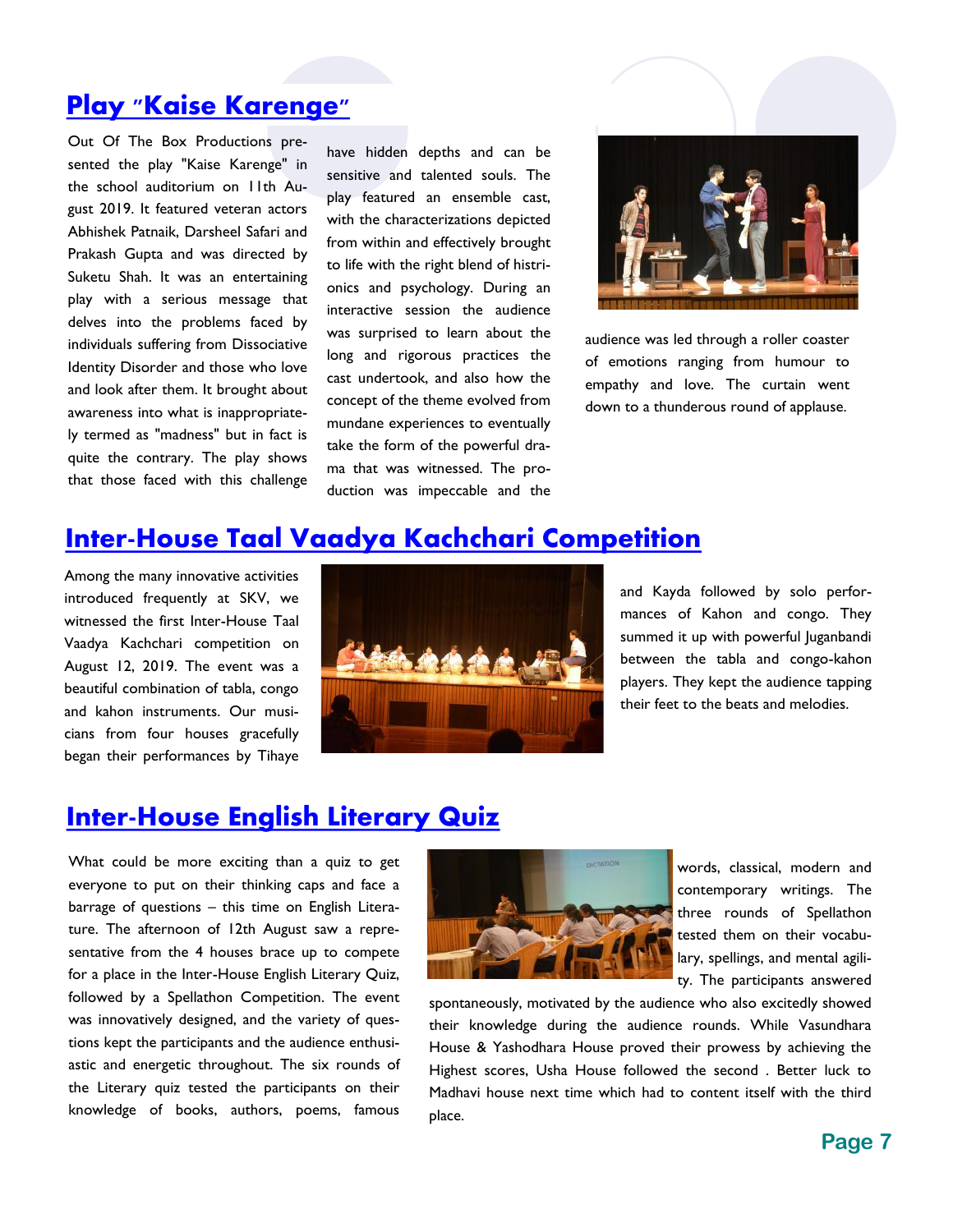#### **[Session on Brain and Personality Development](http://www.skvgwalior.org/news-coverage2019.php#collapse-3)**

In this day and age, we live in a visual world and both children and adults tend to define the world around them using their sense of sight. There is a part of the brain that controls this faculty – and to teach us how to use it effectively was the focus of a workshop organized by a team from 360 Degree Change Transformation Pvt. Ltd. in the school auditorium on 13th August. The team specializes in Mid-Brain Activation & Dermatoglyphic Multiple Intelligence Testing - DMIT. Interacting with students of classes VI to IX the spoke on topics concerning pineal gland

activation, development of "Extra Sensory Percep-



tion" (commonly known as the third eye), the development of photographic memory, the development of quantum speed reading, chakra balancing and the development of "Neuro-Linguistic Programming". Students were amazed to learn that two of

their school mates - Shraddha of Class VII and Udita of class VIII -have very successfully the ability to read blindfolded and identify colors by flipping through the pages of books. It was indeed an astonishing afternoon!

#### **[72nd Independence Day](http://www.skvgwalior.org/news-coverage2019.php#collapse-3)**

Despite the adverse weather conditions on the morning of 15th August, the staff and students of SKV proudly celebrated the 72nd Independence Day of our nation, with the hoisting of the tri-colour and the singing of patriotic songs outside the MJS auditorium. After a stirring rendition by the school choice, a motivating speech by the Head Girl made all present feel proud to be a part of a great nation.



#### **[CBSE Capacity Building Programme for](http://www.skvgwalior.org/news-coverage2019.php#collapse-3)  [Chemistry](http://www.skvgwalior.org/news-coverage2019.php#collapse-3)**

Under the CBSE Capacity Building Programme, a workshop was conducted at the Shanthi Asiatic School, Jaipur. Ms. K. Rajeswari Pandi from our school attended this workshop where she developed the skills of working with various forms of objective type questioning. The participants at the workshop were engaged with a plethora of questioning

methodologies such as multiple choice questions, match the columns, fill in the blanks, true or false options and submitted their work at the end of the session. This expe-



rience of working on question banks was very insightful and rewarding.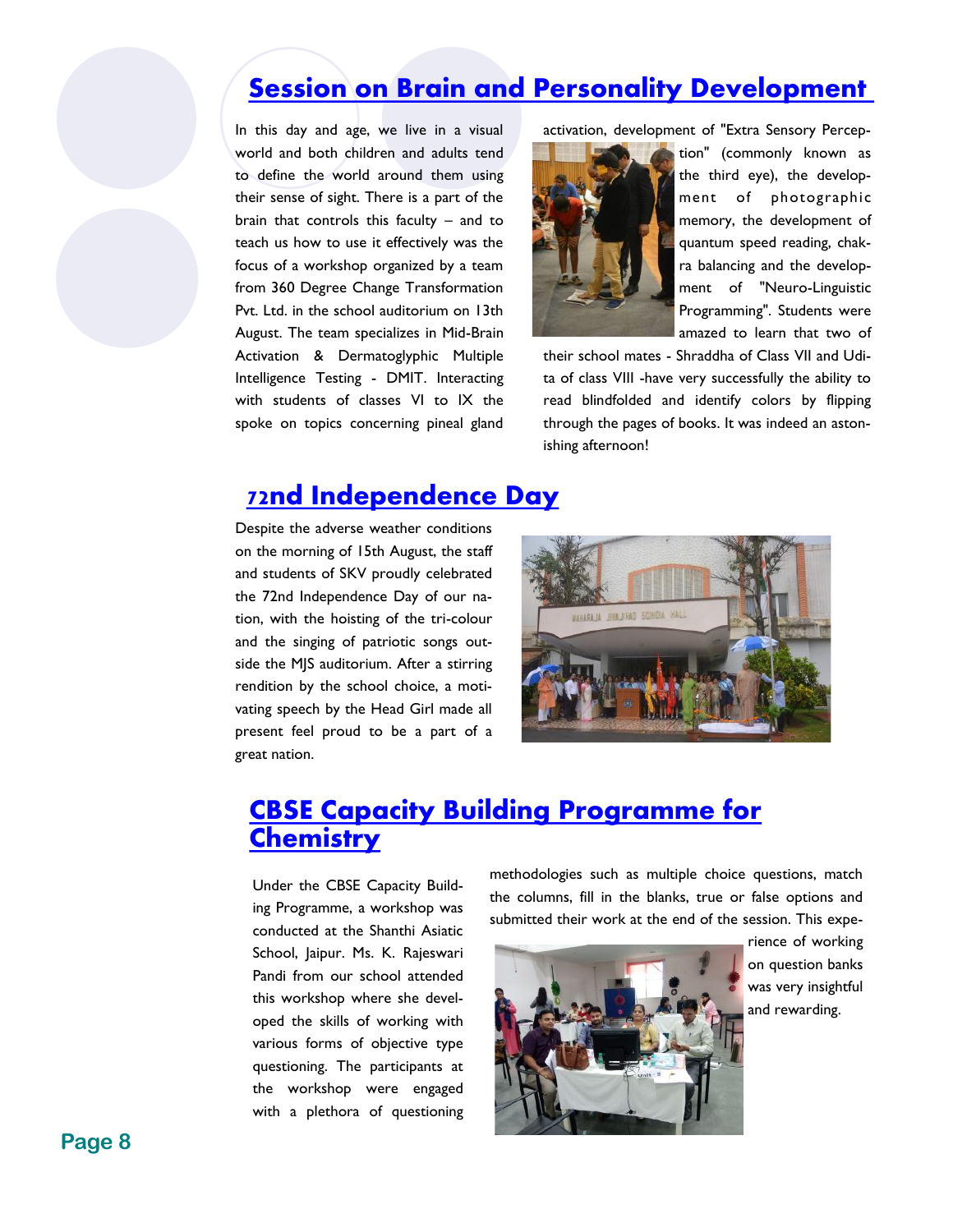#### **[CBSE Capacity Building Programme for English](http://www.skvgwalior.org/news-coverage2019.php#collapse-3)**

"In learning you will teach and in teaching you will learn"(Phil Collins) Nurturing this thought in her mind Ms. Shalini Agrawal left for the Capacity Building Programme, a CBSE initiative, held at Jaipuria Vidyalaya, Jaipur on 16th and 17th August 2019 for Class XI English Core. The aim of the workshop was to develop an objective type question bank for unseen passages, grammar and poetry section. The workshop gave the teachers the chance to step into the shoes of their students and examine learning from a student-centric view point. They were divided into the groups of 6 and were given newspapers to prepare different questions. The question banks prepared by the teachers will be handed over to the CBSE and will be circulated amongst the schools.



## **[Capacity Building Workshop for Business Studies](http://www.skvgwalior.org/news-coverage2019.php#collapse-3)**

The CBSE conducted a Capacity Building Workshop for Business Studies on the 16th and 17th of August at St. Edmond's School, Jaipur. Ms. Meenakshi Iyer from our school, along with 60 teachers from different schools, attended the workshop. The objective was to learn the process of framing a question bank for business studies, focusing on the objective type questions that comprise MCQ's, fill in

the blanks, match the columns and picture perception. The question bank was compiled and rechecked by the team leaders, and the soft copy was sent to CBSE for their approval. The workshop also taught the participants that following NCERT books for all subject is preferable, but reference books can be used by for subjects like Accountancy in order for students to be able to further practice and improve in the subject. The workshop provided a great learning experience to the teachers, as they were able to interact with each other and share their varied learning experiences.

#### **Capacity Building Workshop for Physics**

Teaching kids to count is fine but teaching them what counts is Best (Bob Talbert). Always associating life skills with physics, Mr. V.S. Pandi of SKV attended the Capacity Building Programme organized by CBSE on 16th and 17th of August at Jaishree Periwal High School in Jaipur. This workshop focused on objective type question making in physics involving the expertise of 70 teachers from different schools from North India. It was an interesting reversal of roles for teachers who often organize workshops but



now found themselves being a part of one. Participants were divided into groups of 7 each, and each group was allotted separate topic from various chapters of the prescribed textbook in order to prepare a question bank of MCQ's, fill-ups, true or false state-

ments and matching questions to answers. The completed question bank was handed over to the organizers for circulation among affiliated schools.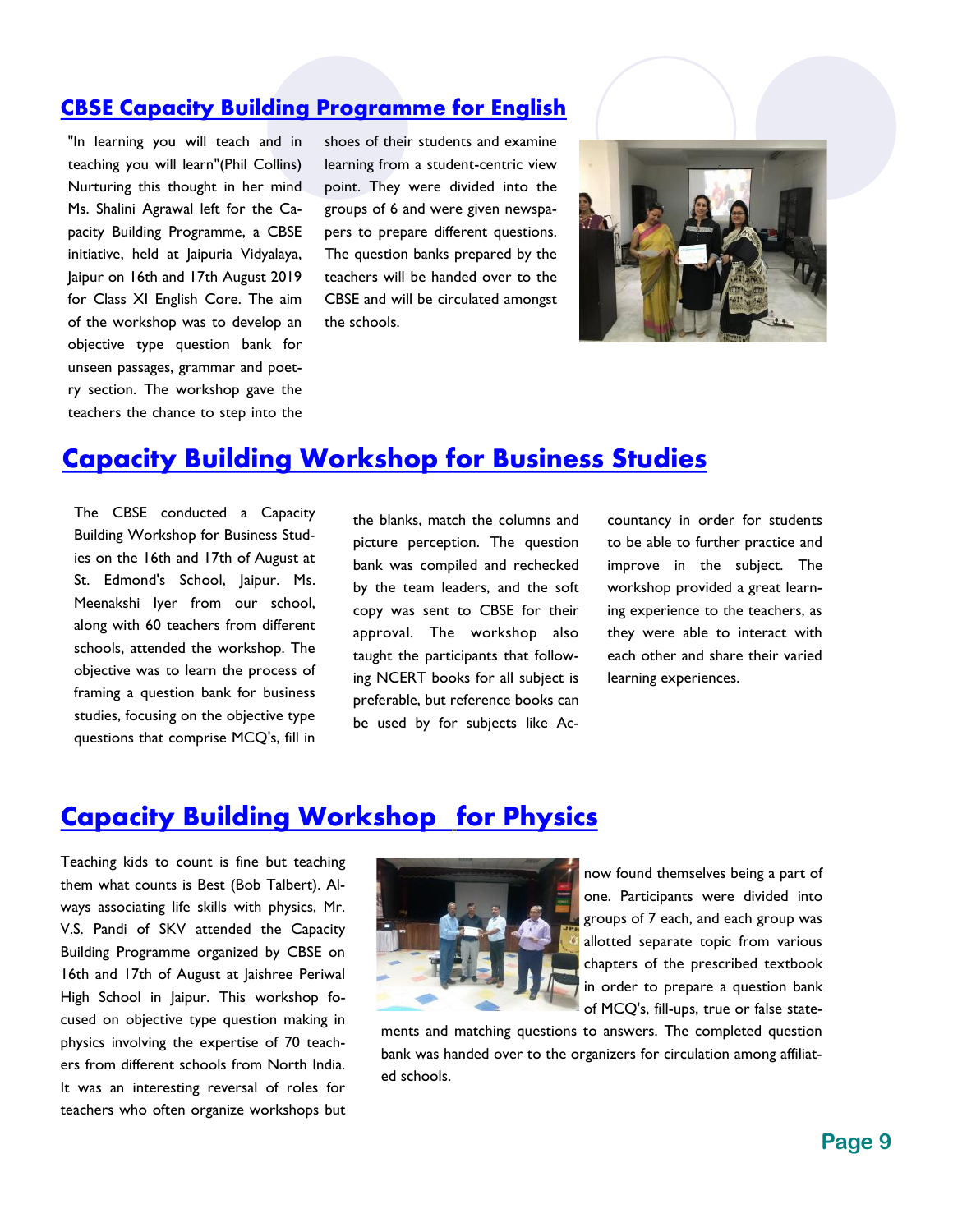## **Inter-House Swimming Competition**

On 19th and 20th, August 2019 Inter-House Swimming Competition was held in Scindia Kanya Vidyalaya. The following students broke the existing records of timings in different events. 50m Free Style Seniors: Georgene - 33:04sec, Ojas Yadav - 33:17sec 100m Back Stroke Seniors: Surbhi Bindra- 1:36:93sec 100m Free Style Seniors: Ojas Yadav-1:23:78sec 200m Breast Stroke Seniors: Georgene- 1:43:97sec 50m Butterfly Seniors: Surbhi Bindra- 43:03sec 50m Back Stroke Seniors: Surbhi Bindra- 45:50:00sec 50m Free Style Middle: Adya Singh- 37:60sec 100m Free Style Middle: Adya Singh- 1:26:90sec



#### **[IPSC IT Fest](http://www.skvgwalior.org/news-coverage2019.php#collapse-3) at HPS , Begumpet**

The IPSC IT Fest was held from 22nd to 24th August, 2019 at Hyderabad Public School, Begumpet. Four students along with an escort teacher attend the fest, participating in six different events. Aditi Agarwal, who participated in digital poster making, was awarded a Certificate of Excellence. Sandeepani S. Vatsa participated in the digital cartooning segment, the topic being "a day in the year 2060". Digital Photography and Programming events were also held during the fest. Apara Bhargava and Agrima Agarwal too part in the PowerPoint competition, as

well as the IT quiz that was based on the subject of social media. Over all 26 schools from all over the country took part in the fest, which was a very enriching experience for the all.



#### **[Visit to a home for special women](http://www.skvgwalior.org/news-coverage2019.php#collapse-3)**

Service activities at SKV instill in the students the values of commitment and the joy of giving. Being deeply inculcated in our girls, these qualities of service, generosity, and empathy presented themselves when six of our students visited a home for special women on the 23rd of August 2019. The girls happily min-

gled with the inmates of the home, creating a joyful atmosphere through their interaction. They sang songs, distributed eatables and essential toiletries, after which they visited a construction site to do the same for the labourers.

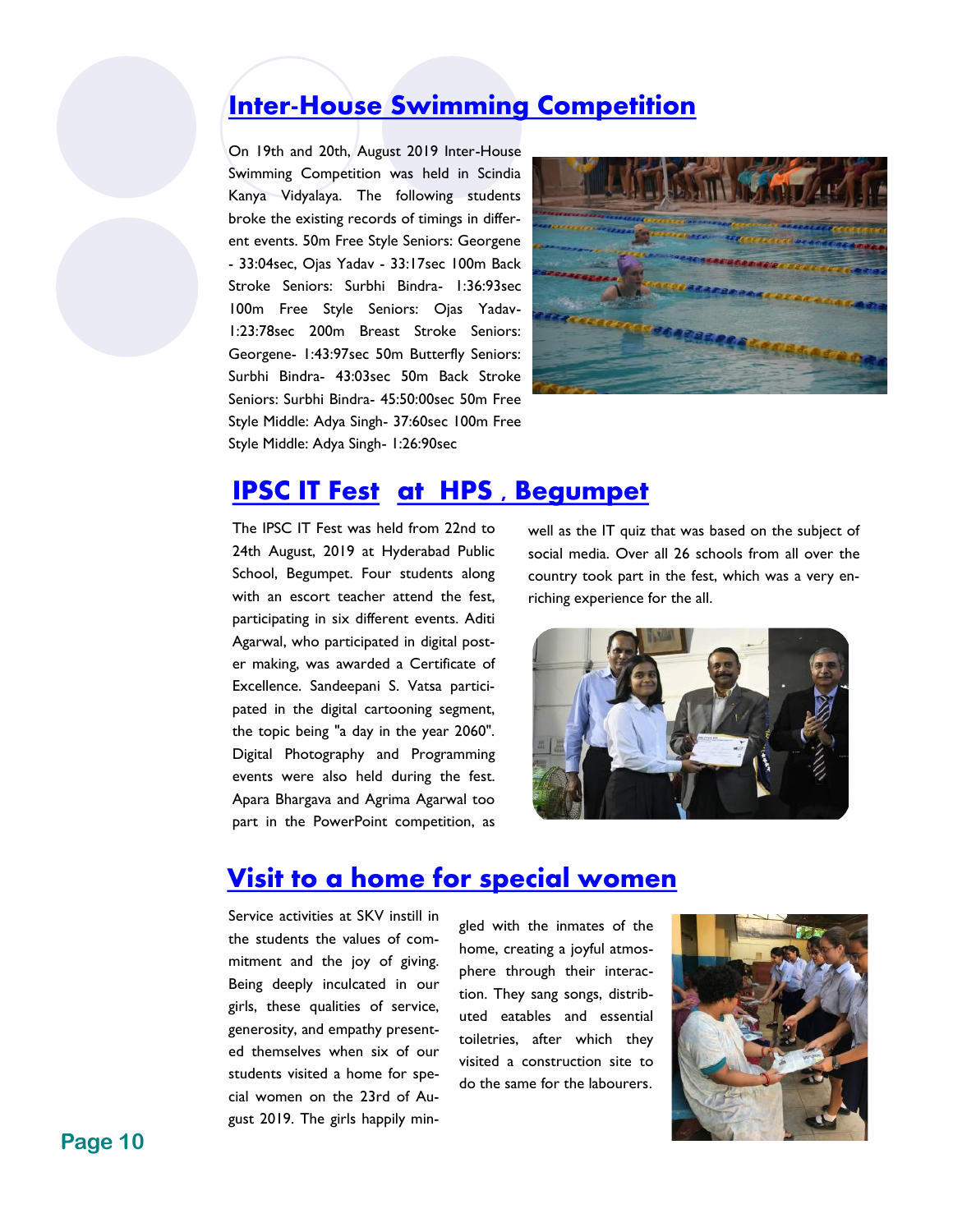# **Genesis Global School Model United Nations Conference 2019**

Under the able guidance of Ms. Ottima Ragazza, eleven "cultural diplomats" of our school participated in the Genesis Global School Model United Nations Conference 2019, which began on August 23rd. The event was based on the theme 'Definitive Actions', and delegates from over eleven renowned schools participated, all of them determined to bring about changes in the world. During the opening ceremony, the honorable keynote speaker Maj.

Gen. Vikram Dogra instilled a sense of dedication and discipline among the delegates. This became the overall tone for the next two days of the conference, as the young leaders responded to the theme with debates, deliberations, and negotiations, covering a wide range of both national and international issues. Kaavya Sharma and Shambhavi Sahoo also brought laurels to the school after achieving a High Commendation and a verbal mention respectively.



#### **[Janmashtami Festival](http://www.skvgwalior.org/news-coverage2019.php#collapse-3)**

The festival of Janmashtami was celebrated on 24th August – an auspicious occasion that marks the birth of Lord Krishna. Melodious bhajans and songs accompanied the religious worship ceremony conducted at SKV. The campus bore a colourful and celebratory look, festooned with decorations, while the traditional attire reinforced a strong cultural flavour. The joy and enthusiasm of the festival brought the entire community together.



# **Major Dhyan Chand Award**

Udan, a social organization bestows state-level awards every year to recognize and encourage excellence in sports and games. This year on 28th August 2019, four girls from SKV, viz. Shaivya Dixit, Khushi Singhal, Ojas Yadav, and Surbhi Bindra were awarded the "Major Dhyan Chand Award", bestowed by Udan at Jiwaji Club, Gwalior, for their excellent achievements in Taekwondo and swimming.